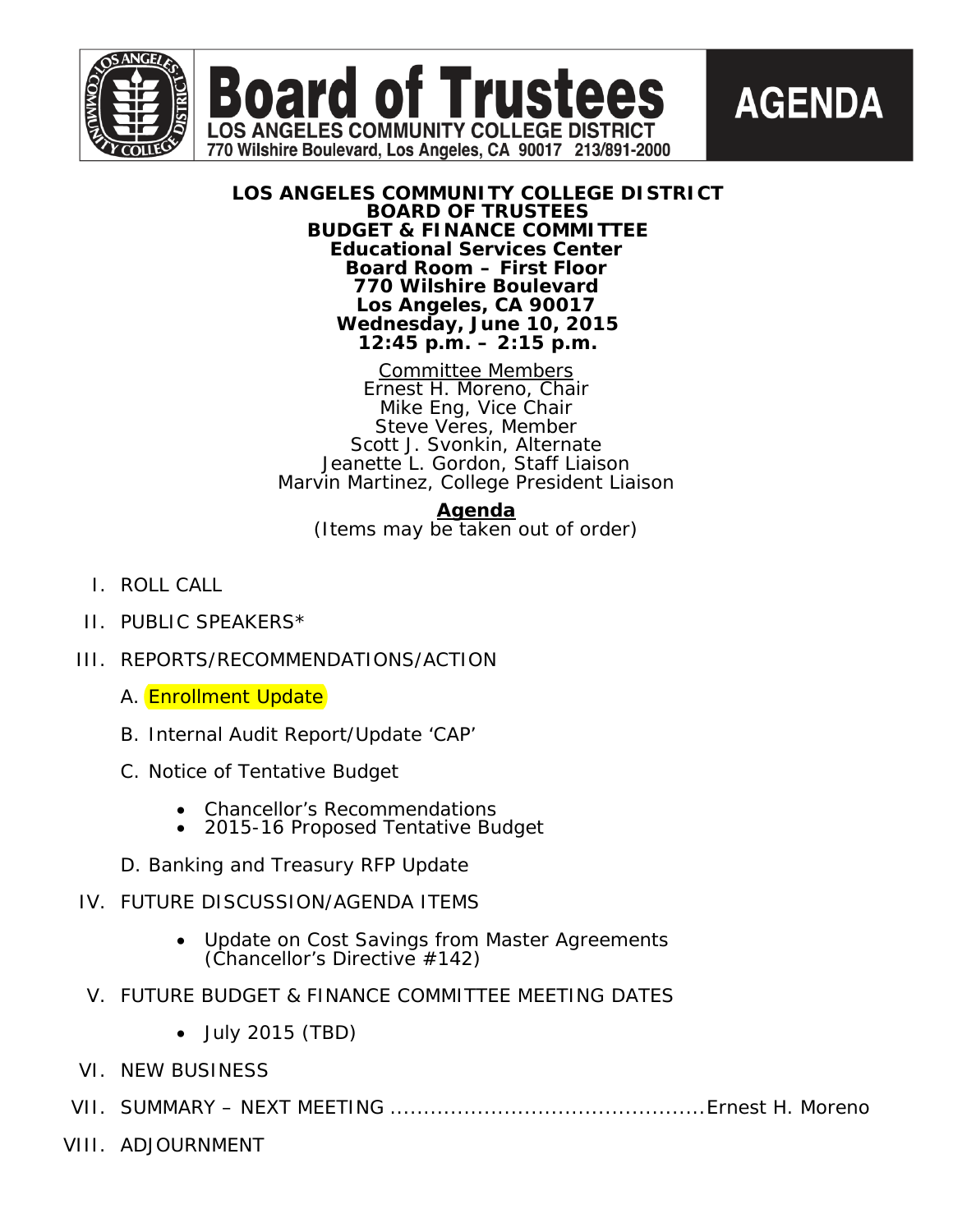





**AGENDA** 

Committee Members Ernest H. Moreno, Chair Mike Eng, Vice Chair Steve Veres, Member Scott J. Svonkin, Alternate Jeanette L. Gordon, Staff Liaison Marvin Martinez, College President Liaison

**Agenda**

(Items may be taken out of order)

- I. ROLL CALL
- II. PUBLIC SPEAKERS\*
- III. REPORTS/RECOMMENDATIONS/ACTION
	- A. Enrollment Update
	- B. 2014-15 Third Quarter Financial Status Report
	- C. May Revise and 2015-16 Budget Development
	- D. Chancellor Recommendation on Set Aside for Future Costs (Discussion) Follow-up Information
	- E. 50 Percent Law
- IV. FUTURE DISCUSSION/AGENDA ITEMS
	- Update on Cost Savings from Master Agreements (Chancellor's Directive #142)
	- Retirement Incentive
- V. FUTURE BUDGET & FINANCE COMMITTEE MEETING DATES
	- June 10, 2015
- VI. NEW BUSINESS
- VII. SUMMARY NEXT MEETING ...............................................Ernest H. Moreno
- VIII. ADJOURNMENT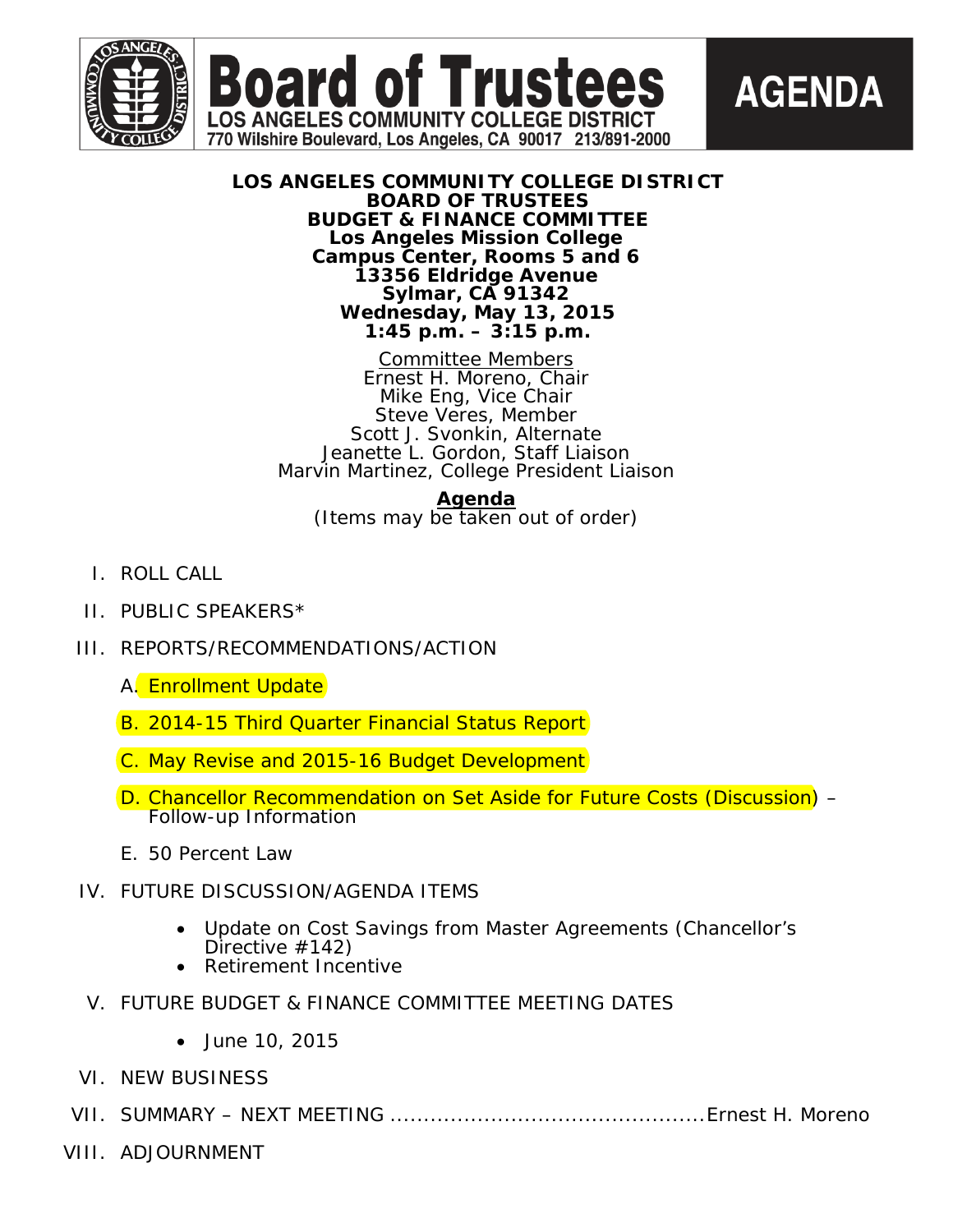

**Board of Trustees LOS ANGELES COMMUNITY COLLEGE DISTRICT** 

770 Wilshire Boulevard, Los Angeles, CA 90017 213/891-2000



## **LOS ANGELES COMMUNITY COLLEGE DISTRICT BOARD OF TRUSTEES BUDGET & FINANCE COMMITTEE Los Angeles Harbor College Student Services Administration (SSA) Building, Room 219 1111 Figueroa Place Wilmington, CA 90744 Wednesday, April 15, 2015 1:00 p.m. – 2:00 p.m.**

Committee Members Ernest H. Moreno, Chair Mike Eng, Vice Chair Steve Veres, Member Scott J. Svonkin, Alternate Jeanette L. Gordon, Staff Liaison Marvin Martinez, College President Liaison

## **Agenda**

(Items may be taken out of order)

- I. ROLL CALL
- II. PUBLIC SPEAKERS\*
- III. REPORTS/RECOMMENDATIONS/ACTION
	- A. Enrollment Update
	-
	- B. Quarterly Audit Update Procurement 5 Colleges and Educational Services Center ASO Los Angeles Trade-Technical and Los Angeles Southwest
		- Colleges
	- C. Nonresident Tuition Update
	- D. Chancellor Recommendation on Set Aside for Future Costs
	- E. Fiscal Visibility-Framework of Indicators/Proposed Goals and Targets for 2015-16
- IV. FUTURE DISCUSSION/AGENDA ITEMS
	- Update on Cost Savings from Master Agreements (Chancellor's Directive #142)
	- Retirement Incentive
- V. FUTURE BUDGET & FINANCE COMMITTEE MEETING DATES
	- May 13, 2015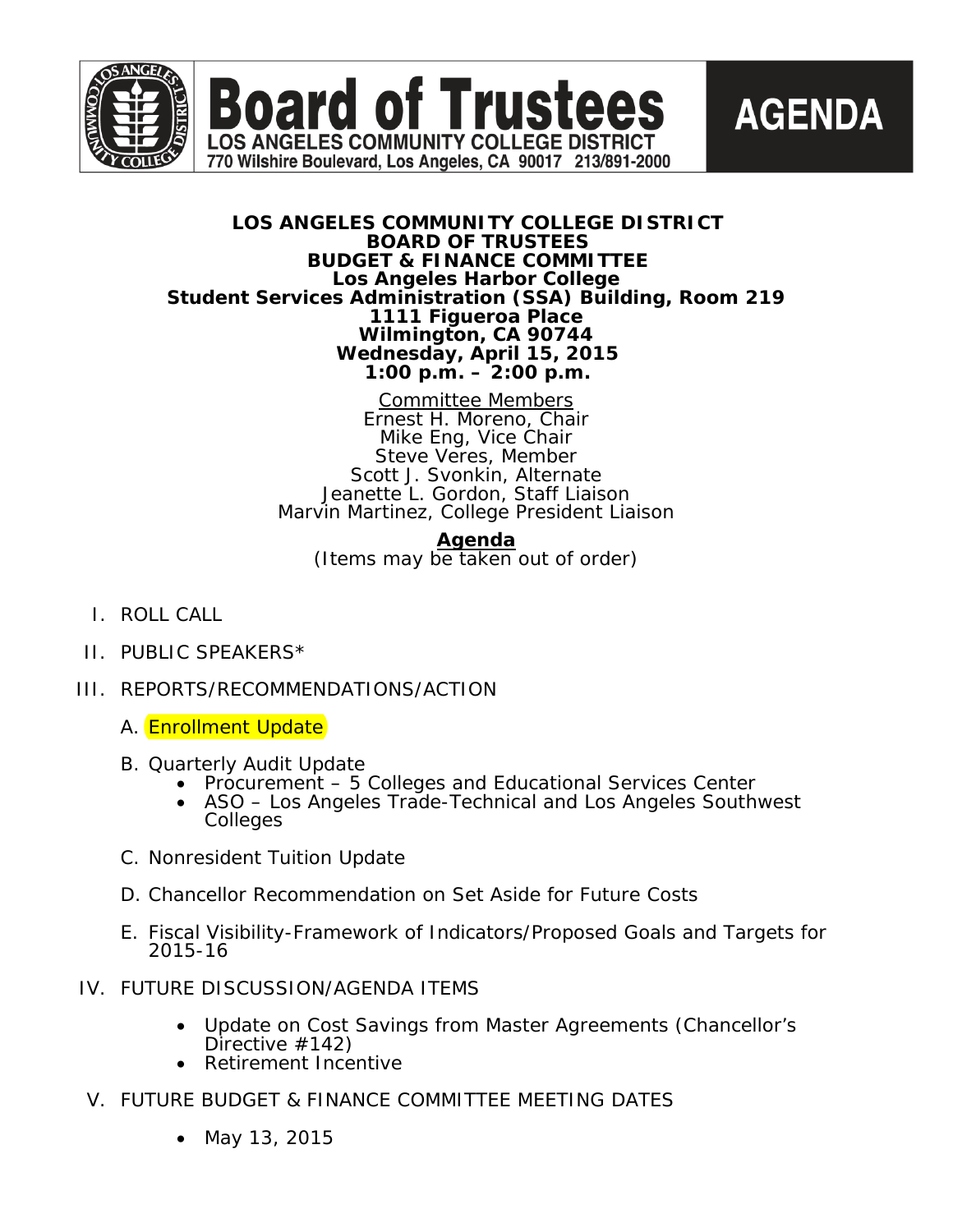



## **LOS ANGELES COMMUNITY COLLEGE DISTRICT BOARD OF TRUSTEES BUDGET & FINANCE COMMITTEE West Los Angeles College Fine Arts Building, Room 104 9000 Overland Avenue Culver City, CA 90230 Wednesday, March 11, 2015 2:15 p.m. – 3:15 p.m.**

**Board of Trustees** 

**LOS ANGELES COMMUNITY COLLEGE DISTRICT** 770 Wilshire Boulevard, Los Angeles, CA 90017 213/891-2000

> Committee Members Ernest H. Moreno, Chair Mike Eng, Vice Chair Steve Veres, Member Scott J. Svonkin, Alternate Jeanette L. Gordon, Staff Liaison Marvin Martinez, College President Liaison

**Agenda** (Items may be taken out of order)

- I. ROLL CALL
- II. PUBLIC SPEAKERS\*
- III. REPORTS/RECOMMENDATIONS/ACTION
	- A. Enrollment Update
	-
	- B. District's Financial Status<br>• 2014-15 First Principal Apportionment (P-1) & 2013-14 Recal<br>• Second Quarter Financial Projection by College<br>• Five-Year Long-Range Forecast
		-
		-
	- C. SB 860, 2014-15 Higher Education Trailer Bill Implementation of
		- By June 30, 2015, and before each year thereafter, as a condition of *receipt of SSSP funds, each college shall develop, adopt, and post a goal "framework of indicators" to measure the ongoing condition of a community college's operational environment.*
- IV. FUTURE DISCUSSION/AGENDA ITEMS
	- Update on Cost Savings from Master Agreements (Chancellor's Directive #142)
	- Retirement Incentive
- V. FUTURE BUDGET & FINANCE COMMITTEE MEETING DATES
	- April 15, 2015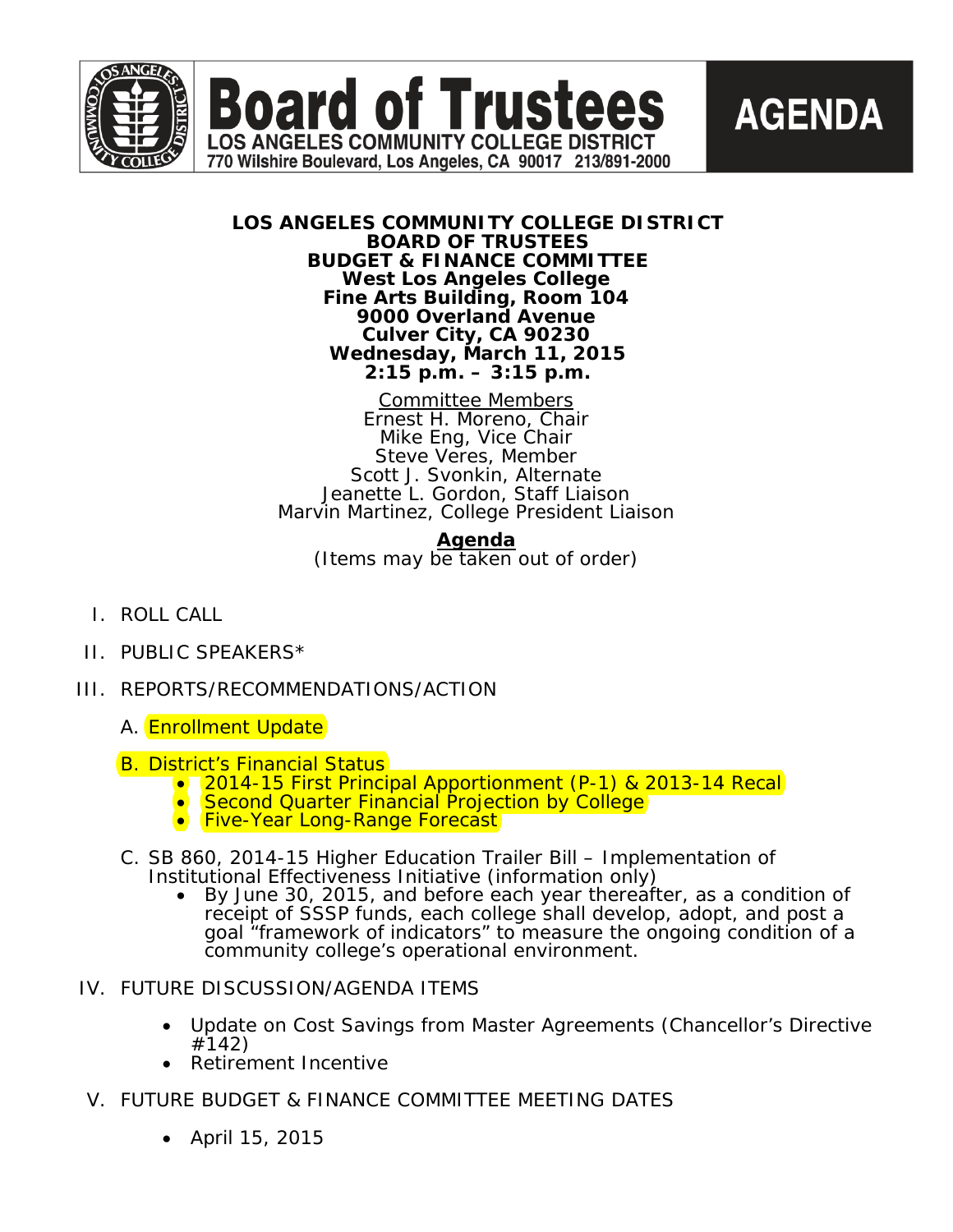

#### LOS ANGELES COMMUNITY COLLEGE DISTRICT BOARD OF TRUSTEES BUDGET & FINANCE COMMITTEE Educational Services Center Hearing Room - First Floor 770 Wilshire Boulevard Los Angeles, CA 90017 Wednesday, February 25, 2015  $12:00$  p.m.  $-12:30$  p.m.

**Committee Members** Ernest H. Moreno, Chair Mike Eng, Vice Chair Steve Veres, Member Scott J. Svonkin, Alternate Jeanette L. Gordon, Staff Liaison Marvin Martinez, College President Liaison

Agenda

(Items may be taken out of order)

- I. ROLL CALL
- II. PUBLIC SPEAKERS\*
- III. REPORTS/RECOMMENDATIONS/ACTION

A. Review of the Los Angeles Valley College Financial Stability Plan

- IV. FUTURE BUDGET & FINANCE COMMITTEE MEETING DATES
	- March 11, 2015
- V. NEW BUSINESS
- VI. SUMMARY- NEXT MEETING............................................... Ernest H. Moreno

## VII. ADJOURNMENT

^Members of the public are allotted five minutes time to address the agenda issues.

If requested, the agenda shall be made available in appropriate alternate formats to persons with a disability, as required by Section 202 of the American with Disabilities Act of 1990 (42 U.S.C. Section 12132), and the rules and regulations adopted in implementation thereof. The agenda shall include information regarding how, for whom, and when a request for disability-related modification or accommodation, including auxiliary aids or services may be made by a person with a disability who requires a modification or accommodation in order to participate in the public meeting.

To make such a request, please contact the Executive Secretary to the Board of Trustees at 213/891-2044 no later than 12 p.m. (noon) on the Tuesday prior to the Board meeting.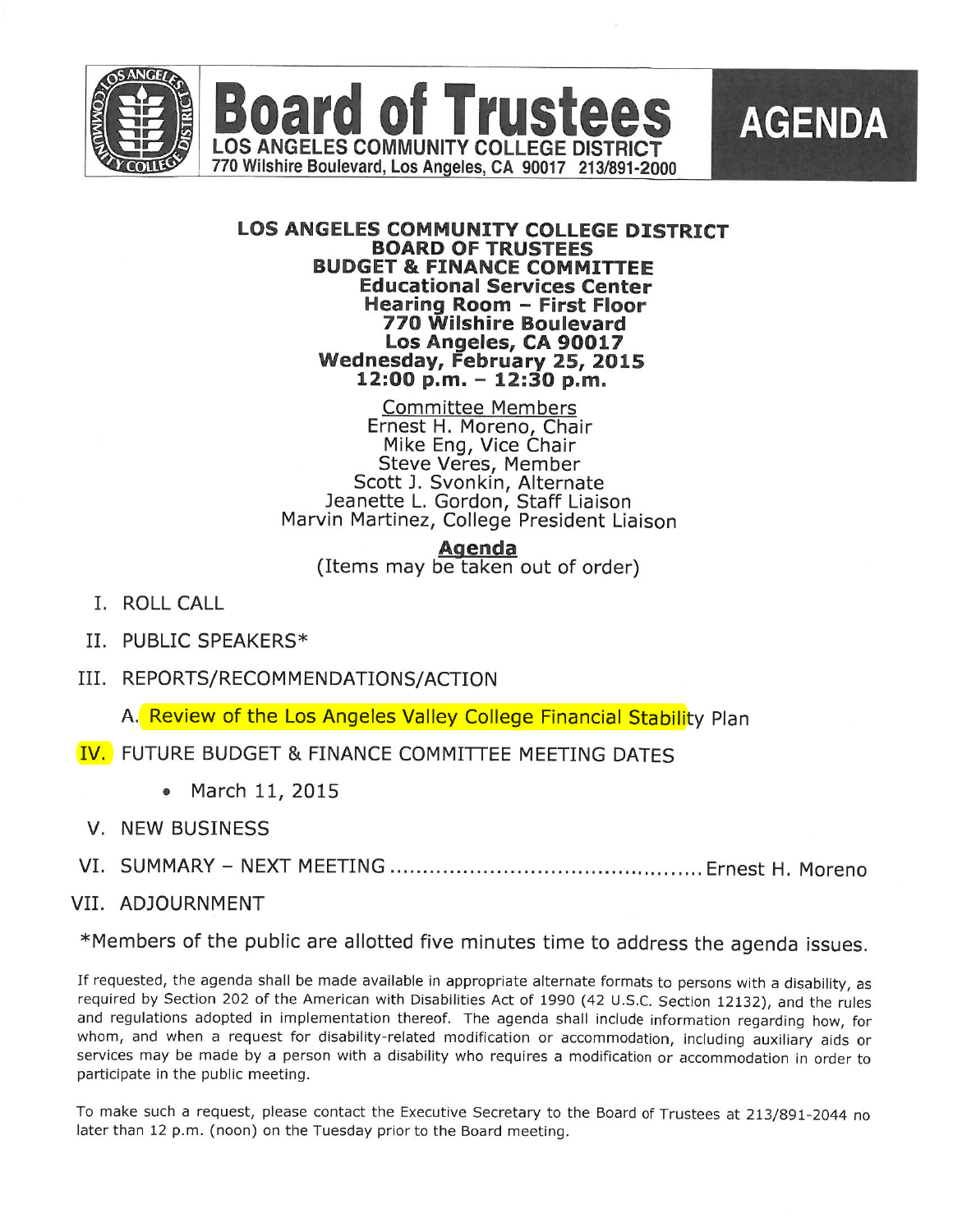

**Board of Trustees LOS ANGELES COMMUNITY COLLEGE DISTRICT** 

770 Wilshire Boulevard, Los Angeles, CA 90017 213/891-2000



## **LOS ANGELES COMMUNITY COLLEGE DISTRICT BOARD OF TRUSTEES BUDGET & FINANCE COMMITTEE Los Angeles Southwest College School of Career and Technical Education Building, Room 131 1600 W. Imperial Highway Los Angeles, CA 90047 Wednesday, February 11, 2015 12:45 p.m. – 1:45 p.m.**

Committee Members Ernest H. Moreno, Chair Mike Eng, Vice Chair Steve Veres, Member Scott J. Svonkin, Alternate Jeanette L. Gordon, Staff Liaison Marvin Martinez, College President Liaison

**Agenda**

(Items may be taken out of order)

- I. ROLL CALL
- II. PUBLIC SPEAKERS\*
- III. REPORTS/RECOMMENDATIONS/ACTION
	- A. **Enrollment Update**
	- B. Executive Committee of the District Budget Committee/Chancellor Recommendations
		- Los Angeles Valley College Financial Stability Plan
		- Faculty Obligation Number (FON) Subsidy for Fall 2015
	- -
	- C. Future Costs Analysis<br>• CalSTRS/CalPERS Rate Increase<br>• Expiration of Proposition 30 Temporary Tax<br>• Affordable Health Care (Cadillac Tax)
		-
	- D. 2015-16 Preliminary Budget Development
	- E. Update on Outstanding Requests
		- Information Technology Expenditures
		- Costs of Legal Services
- IV. FUTURE DISCUSSION/AGENDA ITEMS
	- Update on Cost Savings from Master Agreements (Chancellor's Directive<br>#142)
	- **Retirement Incentive**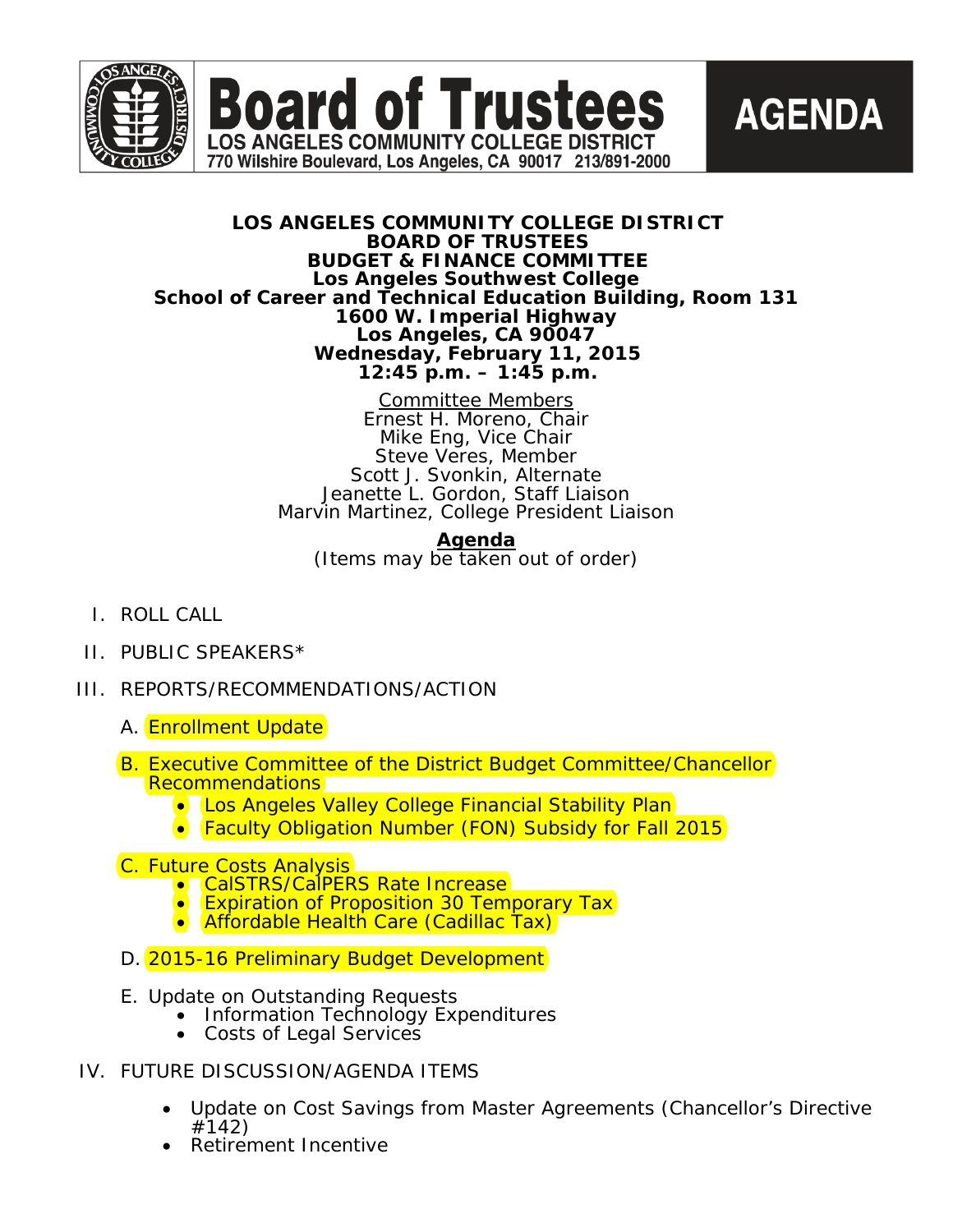



## **LOS ANGELES COMMUNITY COLLEGE DISTRICT BOARD OF TRUSTEES BUDGET & FINANCE COMMITTEE Los Angeles Valley College Campus Center – Fireside Room 5800 Fulton Avenue Valley Glen, CA 91401 Wednesday, January 14, 2015 2:15 p.m. – 3:15 p.m.**

770 Wilshire Boulevard, Los Angeles, CA 90017 213/891-2000

Committee Members Ernest H. Moreno, Chair Mike Eng, Vice Chair Steve Veres, Member Scott J. Svonkin, Alternate Jeanette L. Gordon, Staff Liaison Marvin Martinez, College President Liaison

## **Agenda**

(Items may be taken out of order)

- I. ROLL CALL
- II. PUBLIC SPEAKERS\*
- III. REPORTS/RECOMMENDATIONS/ACTION
	- A. Bond Issuance and Refunding Update (BF2)
	- B. **Enrollment Update**
	- C. 2015-16 Governor's Budget Proposal

# IV. FUTURE DISCUSSION/AGENDA ITEMS

- Update on Cost Savings from Master Agreements (Chancellor's Directive #142) • Retirement Incentives
- 
- V. FUTURE BUDGET & FINANCE COMMITTEE MEETING DATES
	- February 11, 2015
- VI. NEW BUSINESS
	- Information Technology Audit Discussion
	- Costs of Legal Services
- VII. SUMMARY NEXT MEETING ...............................................Ernest H. Moreno
- VIII. ADJOURNMENT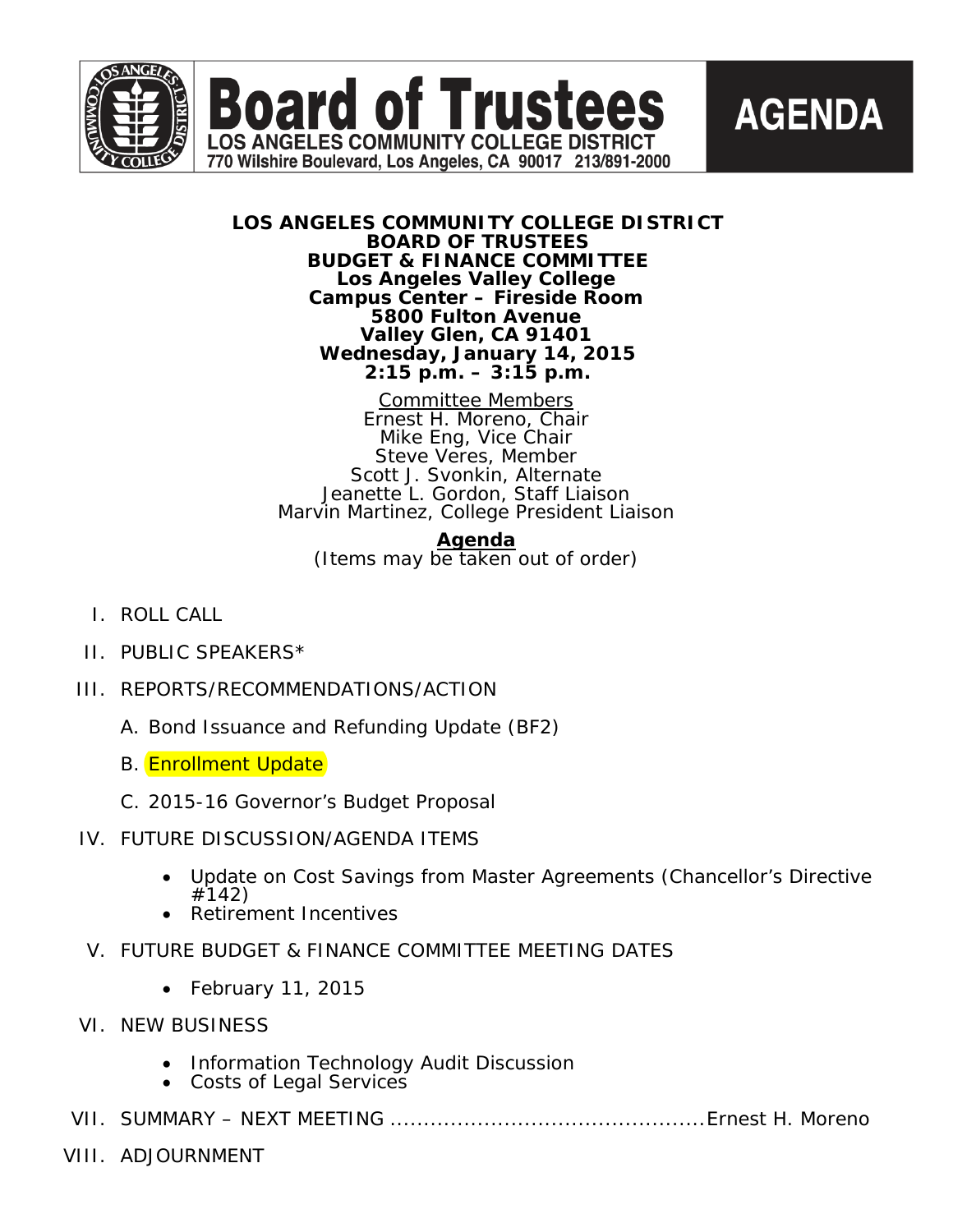



# **LOS ANGELES COMMUNITY COLLEGE DISTRICT BOARD OF TRUSTEES BUDGET & FINANCE COMMITTEE Los Angeles City College New Student Union Building Multi-Purpose Conference Room A, 3rd Floor 855 N. Vermont Avenue Los Angeles, CA 90029 Wednesday, December 3, 2014 2:15 p.m. – 3:15 p.m.**

oard of Trustees

**LOS ANGELES COMMUNITY COLLEGE DISTRICT** 770 Wilshire Boulevard, Los Angeles, CA 90017 213/891-2000

> Committee Members Ernest H. Moreno, Chair Mike Eng, Vice Chair Steve Veres, Member Scott J. Svonkin, Alternate Jeanette L. Gordon, Staff Liaison Marvin Martinez, College President Liaison

**Agenda** (Items may be taken out of order)

- I. ROLL CALL
- II. PUBLIC SPEAKERS\*
- III. REPORTS/RECOMMENDATIONS/ACTION
	- A. Annual Financial Audit Report
	- B. Update on FTES by College

C. College Financial Update

# IV. FUTURE DISCUSSION/AGENDA ITEMS

- Update on Cost Savings from Master Agreements (Chancellor's Directive #142)
- Retirement Incentives
- V. FUTURE BUDGET & FINANCE COMMITTEE MEETING DATES
	- January 14, 2015
- VI. NEW BUSINESS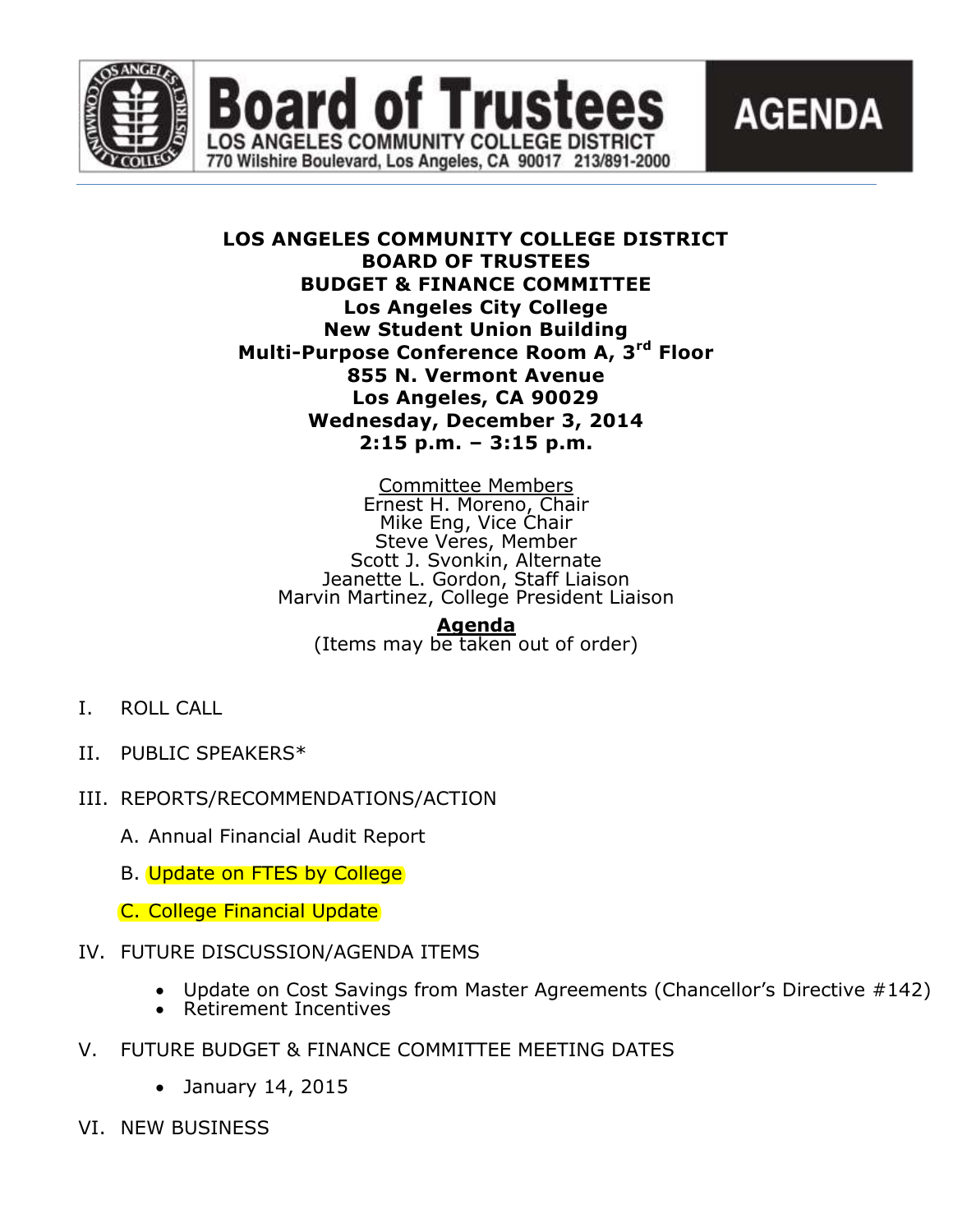



# **LOS ANGELES COMMUNITY COLLEGE DISTRICT BOARD OF TRUSTEES BUDGET & FINANCE COMMITTEE Los Angeles Pierce College Student Community Center/Great Hall – Building 1900 6201 Winnetka Avenue Woodland Hills, CA 91371 Wednesday, November 5, 2014 2:00 p.m. – 3:15 p.m.**

**Board of Trusted** 

**LOS ANGELES COMMUNITY COLLEGE DISTRICT** 770 Wilshire Boulevard, Los Angeles, CA 90017 213/891-2000

> Committee Members Ernest H. Moreno, Chair Mike Eng, Vice Chair Steve Veres, Member Scott J. Svonkin, Alternate Jeanette Gordon, Staff Liaison Marvin Martinez, College President Liaison

**Agenda** (Items may be taken out of order)

- I. ROLL CALL
- II. PUBLIC SPEAKERS\*
- III. REPORTS/RECOMMENDATIONS/ACTION
	- A. Update on Underwriter Process
	- **B.** First Quarterly Report
	- C. Update on Bank RFP
	- D. Update on Information Technology (IT) Expenditure Review
- IV. FUTURE DISCUSSION/AGENDA ITEMS
	- Update on Cost Savings from Master Agreements (Chancellor's Directive  $#142)$
	- Retirement Incentives
- V. FUTURE BUDGET & FINANCE COMMITTEE MEETING DATES
	- November 19, 2014
- VI. NEW BUSINESS

VII. SUMMARY – NEXT MEETING ......................................... Ernest H. Moreno

# VIII. ADJOURNMENT

\*Members of the public are allotted five minutes time to address the agenda issues.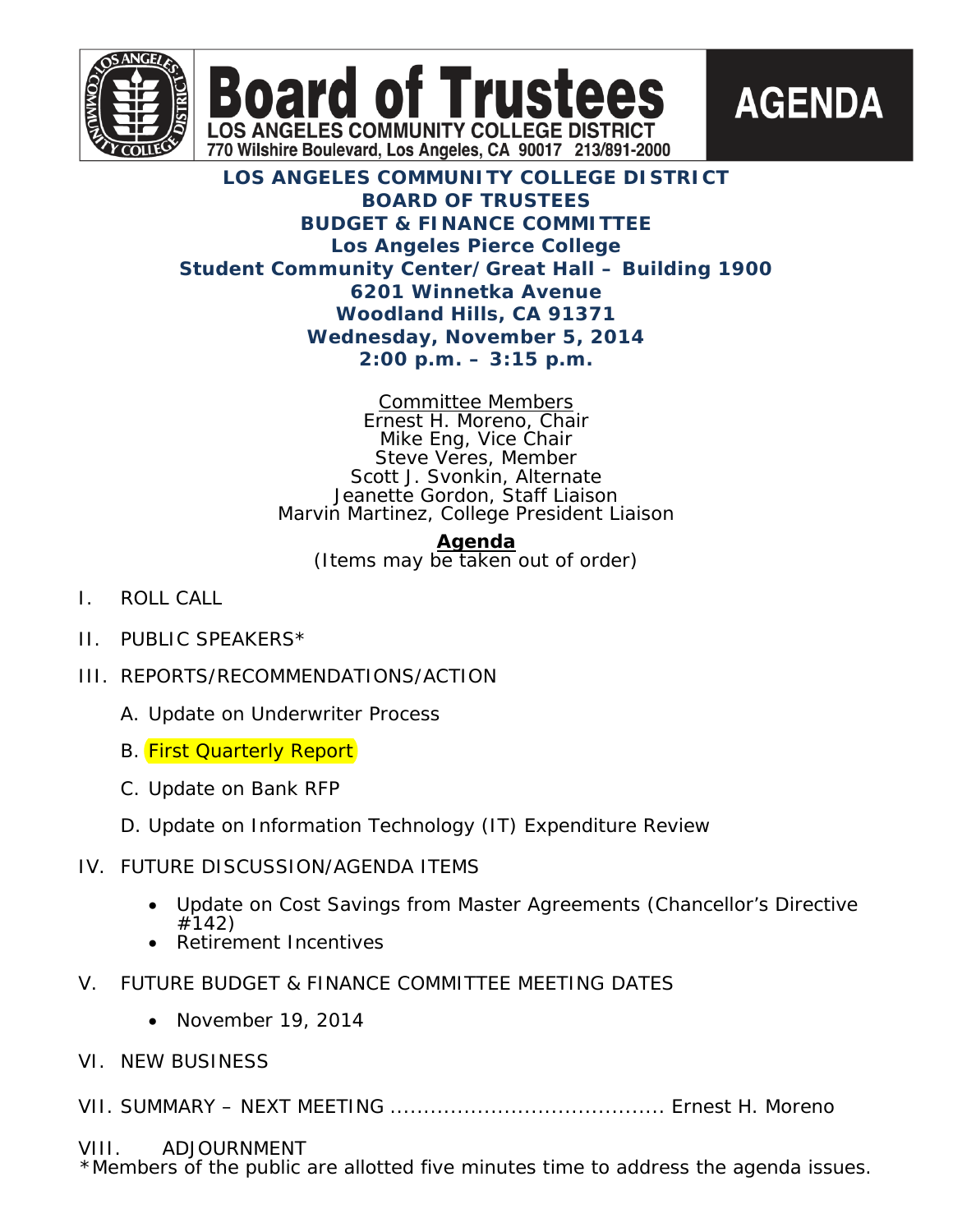



**LOS ANGELES COMMUNITY COLLEGE DISTRICT BOARD OF TRUSTEES BUDGET & FINANCE COMMITTEE Los Angeles Trade-Technical College Aspen Hall, Room 120 2215 South Grand Avenue Los Angeles, CA 90007 Wednesday, October 8, 2014 2:00 p.m. – 3:15 p.m.**

**Board of Trustees** 

**LOS ANGELES COMMUNITY COLLEGE DISTRICT** 770 Wilshire Boulevard, Los Angeles, CA 90017 213/891-2000

> Committee Members Ernest H. Moreno, Chair Mike Eng, Vice Chair Steve Veres, Member Scott J. Svonkin, Alternate Jeanette Gordon, Staff Liaison Marvin Martinez, College President Liaison

> > **Agenda**

(Items may be taken out of order)

- I. ROLL CALL
- II. PUBLIC SPEAKERS\*
- III. REPORTS/RECOMMENDATIONS/ACTION
	- A. Update on Underwriter Process
	- B. **Enrollment Update**
	- C. Report on Cost Per FTES
	- D. Budget & Finance Committee Goals

## IV. FUTURE DISCUSSION/AGENDA ITEMS

- Update on Cost Savings from Master Agreements (Chancellor's Directive #142)<br>• Retirement Incentives
- 
- V. FUTURE BUDGET & FINANCE COMMITTEE MEETING DATES
	- November 5, 2014
- VI. NEW BUSINESS
- VII. SUMMARY NEXT MEETING.................................................................................................Ernest H. Moreno
- VIII. ADJOURNMENT

\*Members of the public are allotted five minutes time to address the agenda issues.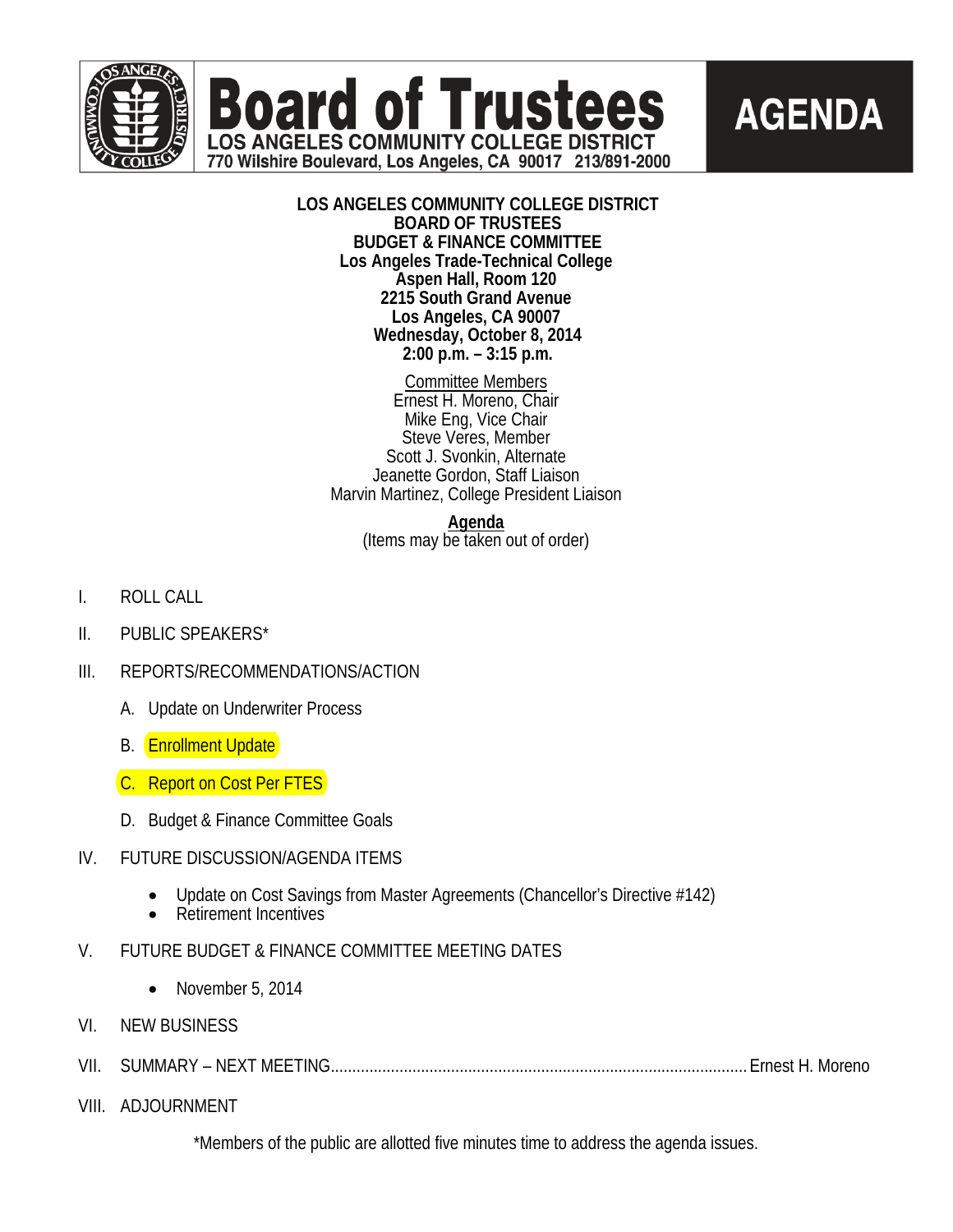

**Board of Trustees LOS ANGELES COMMUNITY COLLEGE DISTRICT** 770 Wilshire Boulevard, Los Angeles, CA 90017 213/891-2000

# **AGENDA**

#### **LOS ANGELES COMMUNITY COLLEGE DISTRICT BOARD OF TRUSTEES BUDGET & FINANCE COMMITTEE Educational Services Center Board Room – First Floor 770 Wilshire Boulevard Los Angeles, CA 90017 Wednesday, September 17, 2014 2:00 p.m. – 3:15 p.m.**

Committee Members Ernest H. Moreno, Chair Mike Eng, Vice Chair Steve Veres, Member Scott J. Svonkin, Alternate Jeanette Gordon, Staff Liaison Marvin Martinez, College President Liaison

> **Agenda** (Items may be taken out of order)

- I. ROLL CALL
- II. PUBLIC SPEAKERS\*
- III. REPORTS/RECOMMENDATIONS/ACTION
	- A. **Enrollment Update**
	- B. Chancellor Recommendation/Funding Over Cap
	- C. Quarterly Internal Audit Report
		- 1. Audit Schedule
		- 2. Corrective Action Plan<br>• Foundation Audits
			-
			- Cash Control Audits
	- D. Report on Cost Per FTES
	- E. New Business
- IV. FUTURE DISCUSSION/AGENDA ITEMS
	- · Update on Cost Savings from Master Agreements (Chancellor's Directive #142)
	- · Retirement Incentives
- V. FUTURE BUDGET & FINANCE COMMITTEE MEETING DATES
	- · October 8, 2014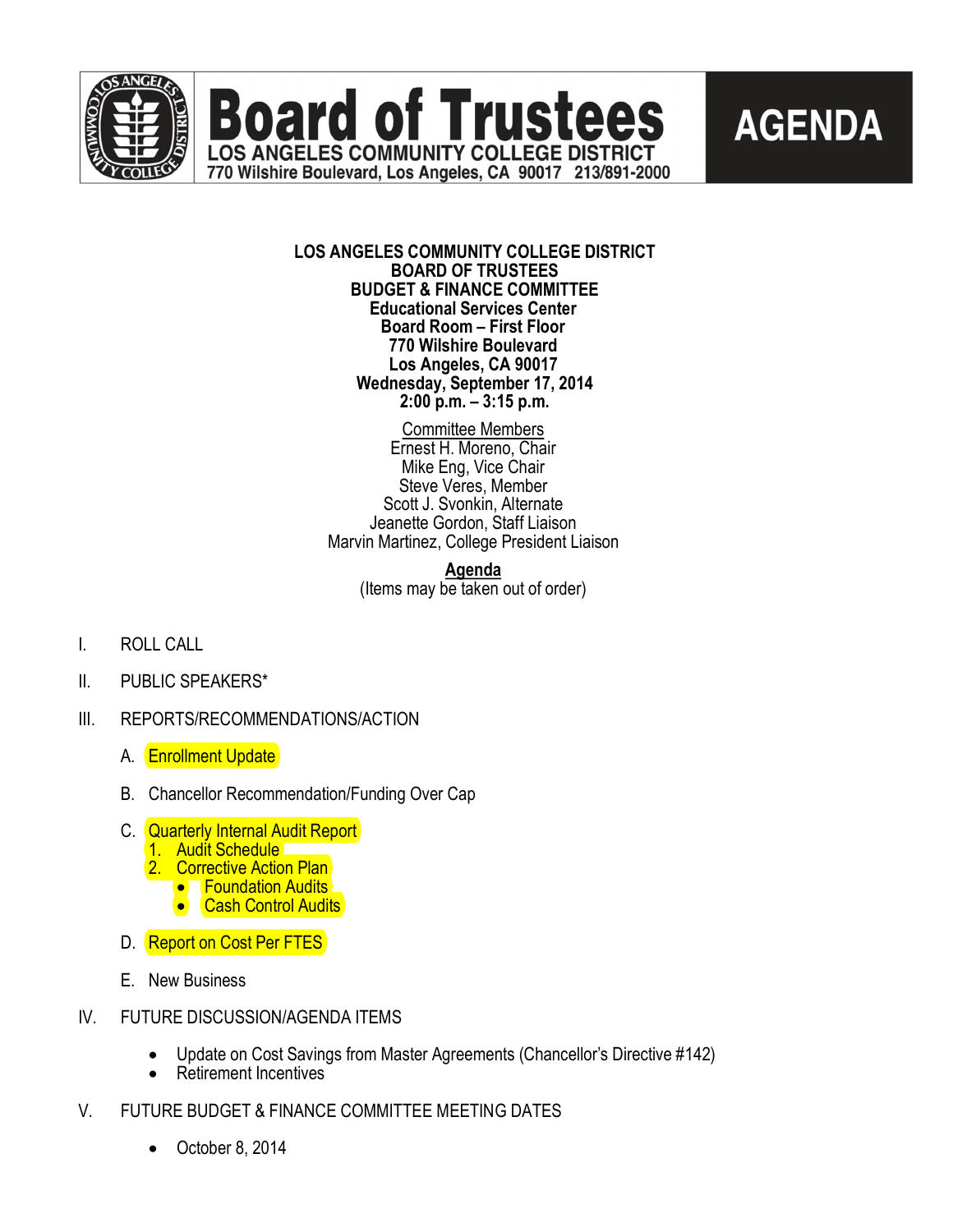



## **LOS ANGELES COMMUNITY COLLEGE DISTRICT BOARD OF TRUSTEES BUDGET & FINANCE COMMITTEE Educational Services Center Board Room – First Floor 770 Wilshire Boulevard Los Angeles, CA 90017 Wednesday, August 6, 2014 1:45 p.m. – 3:15 p.m.**

**Board of Trustees** 

**LOS ANGELES COMMUNITY COLLEGE DISTRICT** 770 Wilshire Boulevard, Los Angeles, CA 90017 213/891-2000

Committee Members

Scott J. Svonkin, Chair Ernest H. Moreno, Vice Chair Mike Eng, Member Jeanette Gordon, Staff Liaison Kathleen F. Burke, College President Liaison

> **Agenda** (Items may be taken out of order)

- I. ROLL CALL
- II. PUBLIC SPEAKERS\*
- III. REPORTS/RECOMMENDATIONS/ACTION
	-
	- A. Budget Update<br>● 2013-14 Preliminary Ending Balances
		- Analysis of Unrestricted General Fund Balances 2008-09/2013-14
		- Notice of 2014-15 Final Budget

Disposition:

- B. Update on Audits<br>Efficiency
	- - Foundations<br>• Annual Financial
		-

Disposition:

- C. Update on Banks Disposition:
- D. Update on Future Discussion/Agenda Items
- IV. FUTURE DISCUSSION/AGENDA ITEMS
	- Update on Cost Savings from Master Agreements (Chancellor's Directive #142)<br>• Schedule for Districtwide Bids on Major Items Retirement Incentives
	-
	-
- V. FUTURE BUDGET & FINANCE COMMITTEE MEETING DATES